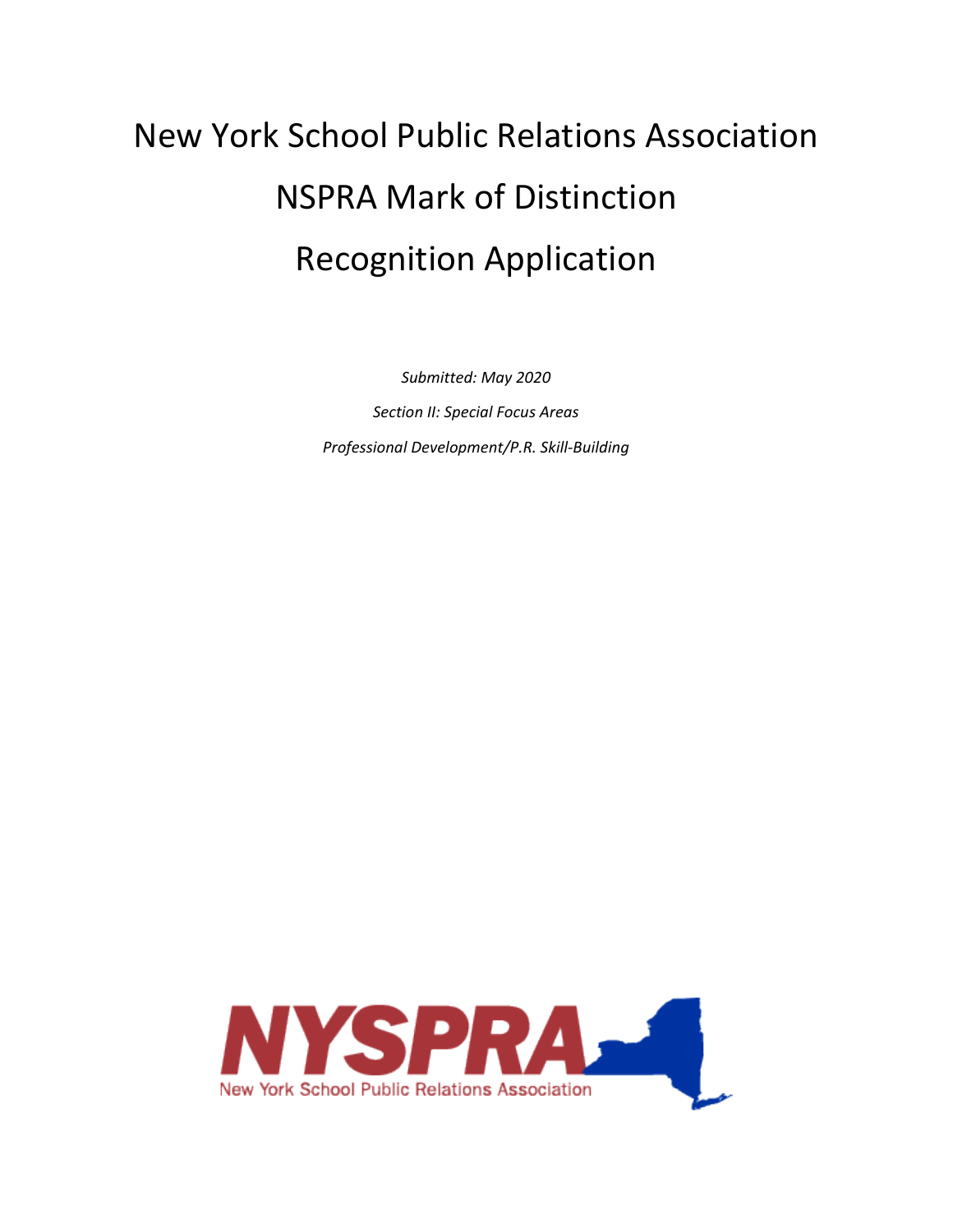The New York School Public Relations Association (NYSPRA) executive board is committed to providing value to its members year-round through professional development and recognition activities, as well as through frequent communication with and among members. Our goal is to maintain a strong professional organization that strengthens the public relations profession and provides value to members across the state who are looking to continually build their skillsets. In working to meet this goal, we hope to further grow our association and expand the opportunities we offer our members.

Our association has grown from 145 members (June 2016) to 236 members (May 2020).

# Requirements and Criteria

NYSPRA is in good standing with the National School Public Relations Association (NSPRA) and meets the following requirements:

- Maintains a minimum of 10 NSPRA members
- Met at least once during the last fiscal year
- Submitted the required Annual Chapter Cash Flow Report by the Oct. 30, 2019 deadline
- Submitted a current chapter membership contact list by the Oct. 30, 2019, deadline
- Submitted the names of the newly elected chapter officers following 2019 election
- Adheres to all chapter bylaws

NYSPRA's mission, goals and objectives align with those of NSPRA. We are committed to building and maintaining trust and credibility for our education systems and, thereby, strengthening our schools for the betterment of all children and families. We seek to be recognized as leaders in all areas of public relations, especially as they relate to education.

The 2019-20 fiscal year was the third of NYSPRA's five-year strategic plan. During this time, we have remained committed to our key focus areas of: growing the profession and career development, increasing awareness of our value, providing resources and examples of best practices for members, continually listening to members, and providing members with networking opportunities.

We offer the following as evidence of these efforts:

## Annual Communications Contest

Our annual Communications Contest offers members an opportunity to submit their best work from the previous year. Work can be submitted in 14 different categories, ranging from annual reports and writing to strategic campaigns and websites. The award-winning work is showcased on NYSPRA's website and at the NYSPRA annual conference, as well as at the New York State School Board Association's (NYSSBA) annual convention and in NYSSBA's OnBoard publication (which is printed and mailed to all school districts in the state). Showcasing this work allows NYSPRA to not only build its brand, but also allows our school P.R. professionals to demonstrate the depth and breadth of their abilities and how they support schools across the state. Members are able to see a variety of best practices exhibited in the winning materials, and school board members always appreciate the recognition of having their district's work displayed on a statewide level.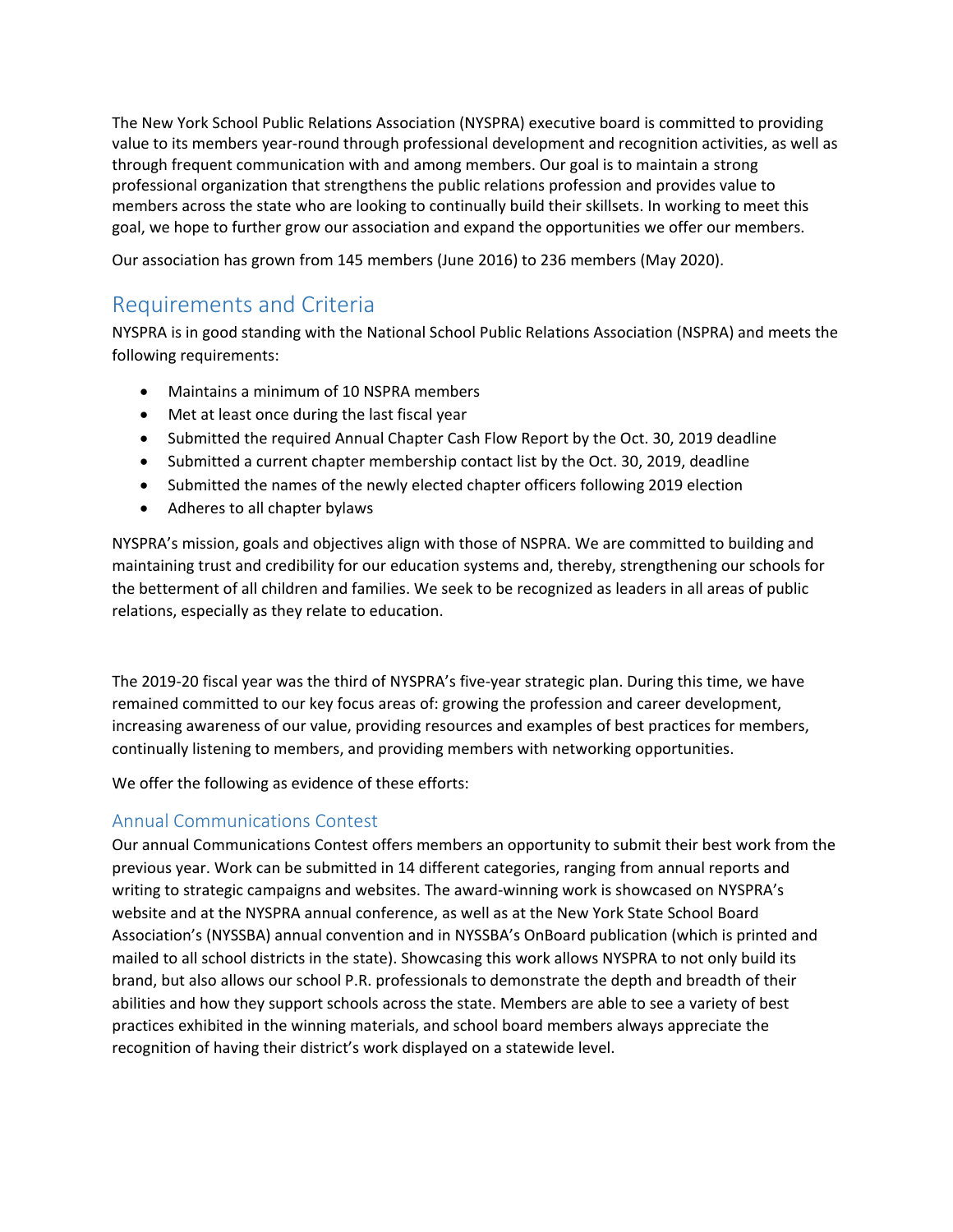The 2019 NYSPRA Communications Contest ran from July to October 2019. The 513 entries (up from 511 in 2018) were judged by 50 communications professionals from across the country. Of those entries, 179 entries received awards. The contest is organized by NYSPRA's paid contest coordinator.

#### Communicator of the Year Award

Nominations for the fourth annual NYSPRA "Communicator of the Year" award were received in July 2019. The award allows the executive board to recognize a school communications professional from New York for his/her demonstrated commitment to the profession and to the schools, students and families he/she serves. Like the annual Communications Contest, this award features best practices within the school P.R. profession and provides members with a new opportunity to be recognized for the important work that they do. It also serves to build the NYSPRA brand as recognized leaders in the realm of school P.R. This award is judged by past and current presidents of NSPRA's state chapters throughout the country.

In 2019-20, the award was given to Rebekah Mott, Manager of Communications and Print Shop at Saint Lawrence-Lewis BOCES. This announcement was made in October 2019.

## Northeast Regional Communications Summit Held

In an effort to increase the number of professional development opportunities available to members, the NYSPRA partnered with NJSPRA, PenSPRA and ConnSPRA, as well as the NSPRA regional vicepresident, to hold a Northeast Regional Communications Summit. The two-day conference was held October 15-16, 2019 at the Southern Westchester BOCES in Harrison, NY and had 73 attendees.

The summit featured a crisis communications workshop delivered on the first day by Rick Kaufman, APR, and a school branding workshop on the second day by Dr. Joe Sanfelippo.

Over 93 percent of attendees said they would consider attending a similar regional summit in the future. Based on additional positive feedback from attendees and the regional networking opportunities that this summit allowed for, this is a venture NYSPRA would like to do again in the future.

#### Annual Conference

The 2020 NYSPRA Conference was scheduled to be held March 15-17 in Syracuse, NY. Unfortunately, due to COVID-19 and social distancing guidelines, the NYSPRA Executive Board had to cancel the conference. However, the presenter lineup and the variety of topics they would have delivered to our members led the board to believe this would have been our best conference to date.

The conference was slated to be headlined by NSPRA president, Kelly Avants, APR and LGBTQ educational advocate, Lyndon Cudlitz. The board selected a balance of conference sessions ranging from digital communication advances to education policy, such as New York State Education Law 2d, a muchdiscussed policy as it relates to communication around the state. For many of our presenters, it would have been their first time presenting at a statewide conference. NYSPRA prides itself on not only providing value to members through the content of the conference sessions, but also through the career growth that comes with preparing and presenting a workshop.

For the first time, NYSPRA was planning to offer a half-day APR Prep Workshop for those members who were interested in pursuing their Accreditation in Public Relations. 13 members were registered for the workshop before the conference was canceled. NYSPRA president, Adrienne Leon, APR, and a panel of